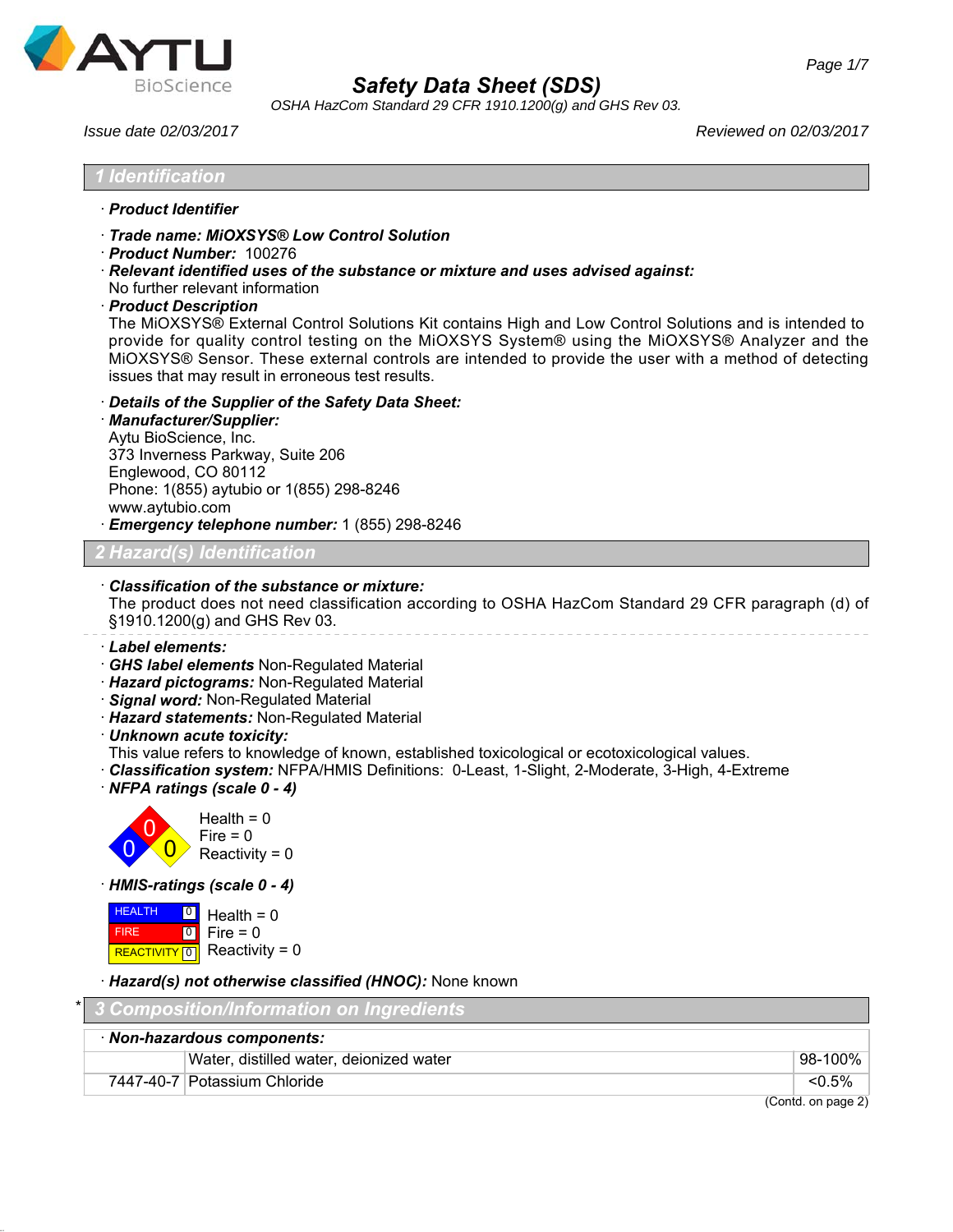

*OSHA HazCom Standard 29 CFR 1910.1200(g) and GHS Rev 03.*

*Issue date 02/03/2017 Reviewed on 02/03/2017*

# *Trade name: MiOXSYS® Low Control Solution*

# · *Chemical characterization: Mixtures*

- · *Description:* Mixture of substances listed below with non-hazardous additions.
- · *Dangerous Components:*

1310-73-2 Sodium Hydroxide  $\textcircled{\textdegree}}$  Skin Corr. 1A, H314 <0.5%

### · *Additional information:*

The exact percentages of the ingredients of this mixture are considered to be proprietary and are withheld in accordance with the provisions of paragraph (i) of §1910.1200 of 29 CFR 1910.1200 Trade Secrets.

\* *4 First-Aid Measures*

- · *Description of first aid measures:*
- · *General information:* No special measures required.
- · *After inhalation:* Supply fresh air; consult doctor in case of complaints.
- · *After skin contact:*
- Wash with soap and water.
- If skin irritation occurs, consult a doctor.
- · *After eye contact:*
- Rinse opened eye for several minutes under running water. If symptoms persist, consult a doctor.
- · *After swallowing:* Dilute with water or milk. Do not induce vomiting. Call a physician if necessary.
- · *Information for doctor:*
- · *Most important symptoms and effects, both acute and delayed:* No further relevant information available.
- · *Indication of any immediate medical attention and special treatment needed:* No further relevant information available.

# *5 Fire-Fighting Measures*

- · *Extinguishing media:*
- · *Suitable extinguishing agents:* Use fire fighting measures that suit the environment.
- · *Special hazards arising from the substance or mixture:* No further relevant information available.
- · *Advice for firefighters:*
- · *Protective equipment:*

As in any fire, wear self-contained breathing apparatus pressure-demand (NIOSH approved or equivalent) and full protective gear to prevent contact with skin and eyes.

\* *6 Accidental Release Measures*

- · *Personal precautions, protective equipment and emergency procedures:*
- Wear protective equipment. Keep unprotected persons away.
- · *Environmental precautions:* No special measures required.
- · *Methods and material for containment and cleaning up:*

Absorb with liquid-binding material (i.e. sand, diatomite, acid binders, universal binders, sawdust). Dispose of the collected material according to regulations.

### · *Reference to other sections:*

See Section 7 for information on safe handling.

See Section 8 for information on personal protection equipment.

#### See Section 13 for disposal information. · *Protective Action Criteria for Chemicals*

# · *PAC-1:* 1310-73-2 Sodium Hydroxide 0.5 mg/m3 · *PAC-2:* 1310-73-2 Sodium Hydroxide 5 mg/m3

(Contd. on page 3)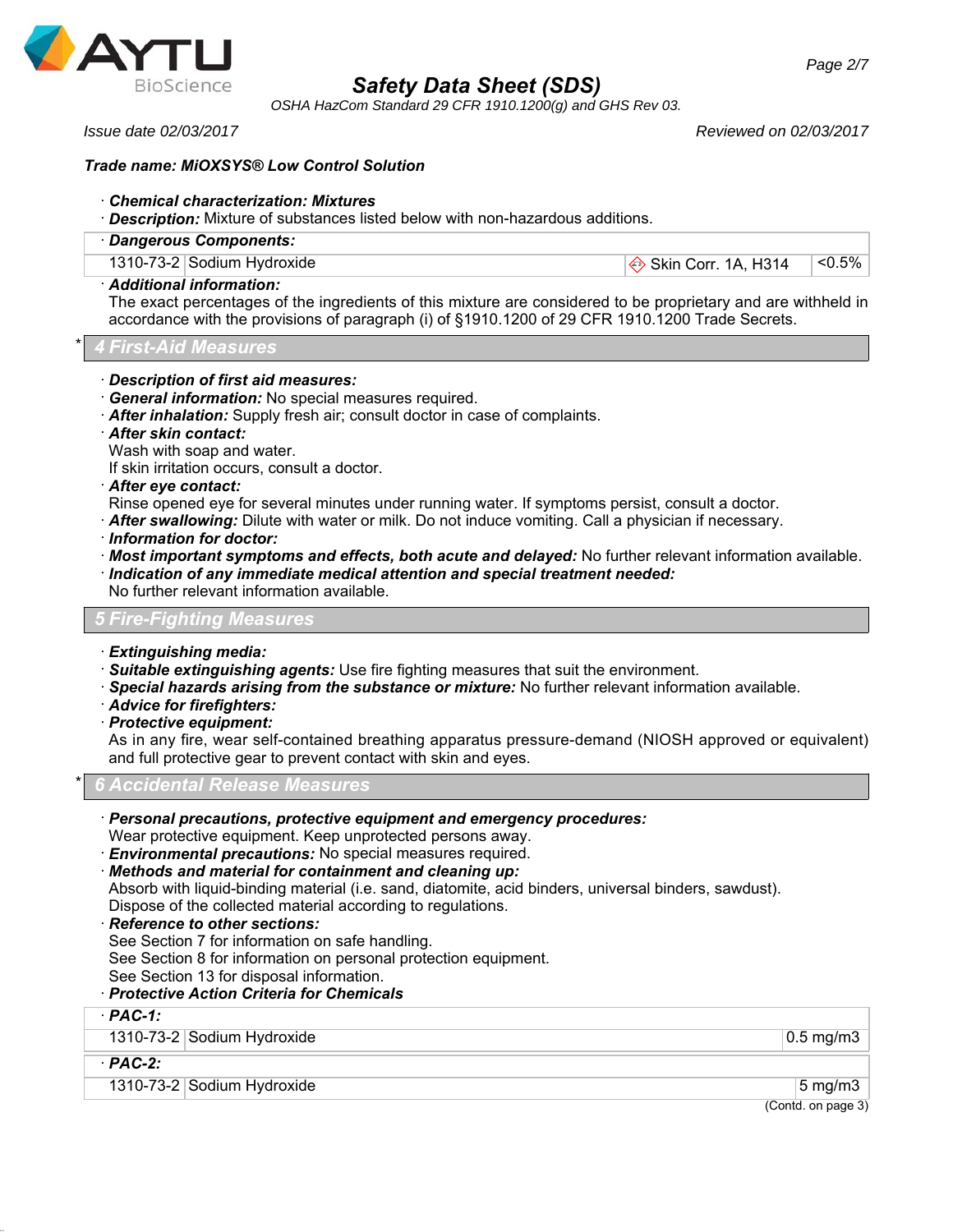

*OSHA HazCom Standard 29 CFR 1910.1200(g) and GHS Rev 03.*

*Issue date 02/03/2017 Reviewed on 02/03/2017*

# *Trade name: MiOXSYS® Low Control Solution*

| $PAC-3$ :                  |                 |
|----------------------------|-----------------|
| 1310-73-2 Sodium Hydroxide | $+50$ mg/m3 $+$ |

# \* *7 Handling and Storage*

- · *Handling*
- · *Precautions for safe handling:*
- As with all chemicals, wash hands thoroughly after handling. Avoid contact with eyes and skin.
- · *Information about protection against explosions and fires:* No special measures required.
- · *Conditions for safe storage, including any incompatibilities:*
- · *Storage*
- · *Requirements to be met by storerooms and receptacles:* Protect from freezing and physical damage.
- · *Information about storage in one common storage facility:* Not required.
- · *Further information about storage conditions:* Keep receptacle tightly sealed.
- · *Specific end use(s):* No further relevant information available.

\* *8 Exposure Controls/Personal Protection*

- · *Additional information about design of technical systems:* No further data; see section 7.
- · *Control parameters:*
- · *Components with occupational exposure limits:*

The product does not contain any relevant quantities of materials with critical values that have to be monitored at the workplace.

- · *Additional information:* The lists that were valid during the creation of this SDS were used as basis.
- · *Exposure controls:*

Ventilation must be adequate to maintain the ambient workplace atmosphere below the exposure limit(s) outlined in the SDS. Where acceptable concentrations cannot be maintained by general mechanical ventilation, local exhaust ventilation is recommended.

- · *Personal protective equipment:*
- · *General protective and hygienic measures:*
- The usual precautionary measures for handling chemicals should be followed.
- · *Breathing equipment:* Not required.
- · *Protection of hands:*



Protective gloves

### · *Material of gloves:*

The selection of the suitable gloves depends on the material, and marks of quality, and varies from manufacturer to manufacturer.

· *Penetration time of glove material:*

The exact break-through time has to be determined and observed by the manufacturer of the protective gloves.

· *Eye protection:*



Tightly sealed goggles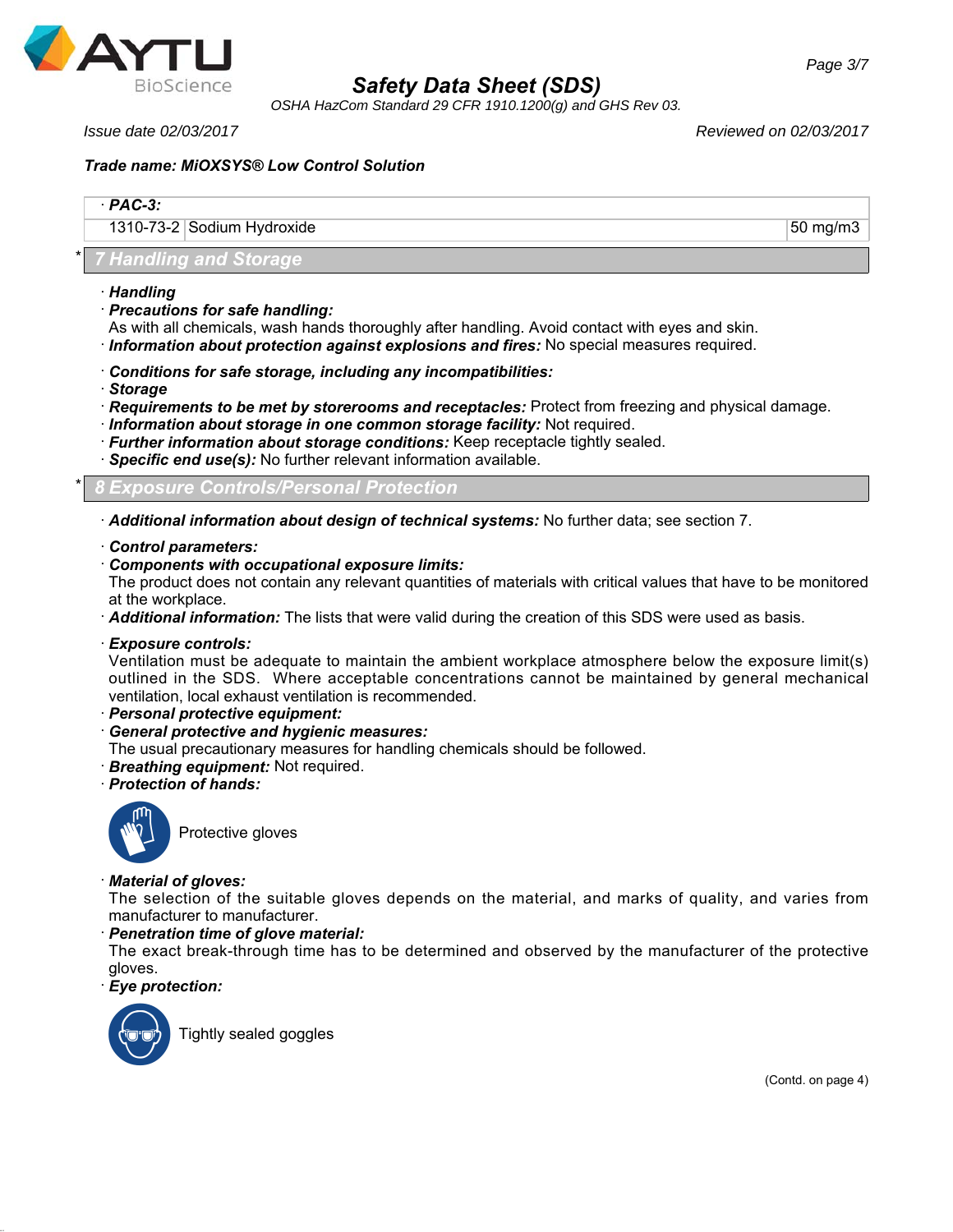

*OSHA HazCom Standard 29 CFR 1910.1200(g) and GHS Rev 03.*

*Issue date 02/03/2017 Reviewed on 02/03/2017*

*Trade name: MiOXSYS® Low Control Solution*

| Information on basic physical and chemical properties<br><b>General Information</b>                |                                                                                                 |
|----------------------------------------------------------------------------------------------------|-------------------------------------------------------------------------------------------------|
| · Appearance:<br>Form:<br>Color:<br>· Odor:<br>Odor threshold:                                     | Liquid<br>Colorless<br>Odorless<br>Not determined.                                              |
| $\cdot$ pH-value @ 20 °C (68 °F):                                                                  | 12                                                                                              |
| Change in condition<br><b>Melting point/Melting range:</b><br><b>Boiling point/Boiling range:</b>  | Not determined.<br>100 °C (212 °F)                                                              |
| · Flash point:                                                                                     | None                                                                                            |
| · Flammability (solid, gaseous):                                                                   | Not applicable.                                                                                 |
| · Ignition temperature:                                                                            | Not determined.                                                                                 |
| · Decomposition temperature:                                                                       | Not determined.                                                                                 |
| · Auto igniting:                                                                                   | Product is not self-igniting.                                                                   |
| · Danger of explosion:                                                                             | Product does not present an explosion hazard.                                                   |
| · Explosion limits:<br>Lower:<br><b>Upper:</b>                                                     | Not determined.<br>Not determined.                                                              |
| $\cdot$ Vapor pressure @ 20 °C (68 °F):                                                            | 23 hPa (17 mm Hg)                                                                               |
| $\cdot$ Density @ 20 °C (68 °F):<br>· Relative density:<br>· Vapor density:<br>· Evaporation rate: | 1.01 g/cm <sup>3</sup> (8.428 lbs/gal)<br>Not determined.<br>Not determined.<br>Not determined. |
| · Solubility in / Miscibility with:<br>Water:                                                      | Miscible                                                                                        |
| · Partition coefficient (n-octanol/water): Not determined.                                         |                                                                                                 |
| · Viscosity:<br>Dynamic:<br>Kinematic:                                                             | Not determined.<br>Not determined                                                               |
| <b>Solvent content:</b><br><b>Organic solvents:</b>                                                | 0.0%                                                                                            |
| <b>Solids content:</b><br><b>Other information:</b>                                                | 0.4%<br>No further relevant information available.                                              |

· *Reactivity:* No further relevant information available.

· *Chemical stability:* Stable under normal conditions.

· *Thermal decomposition / conditions to be avoided:* No decomposition if used according to specifications.

· *Possibility of hazardous reactions:* No dangerous reactions known.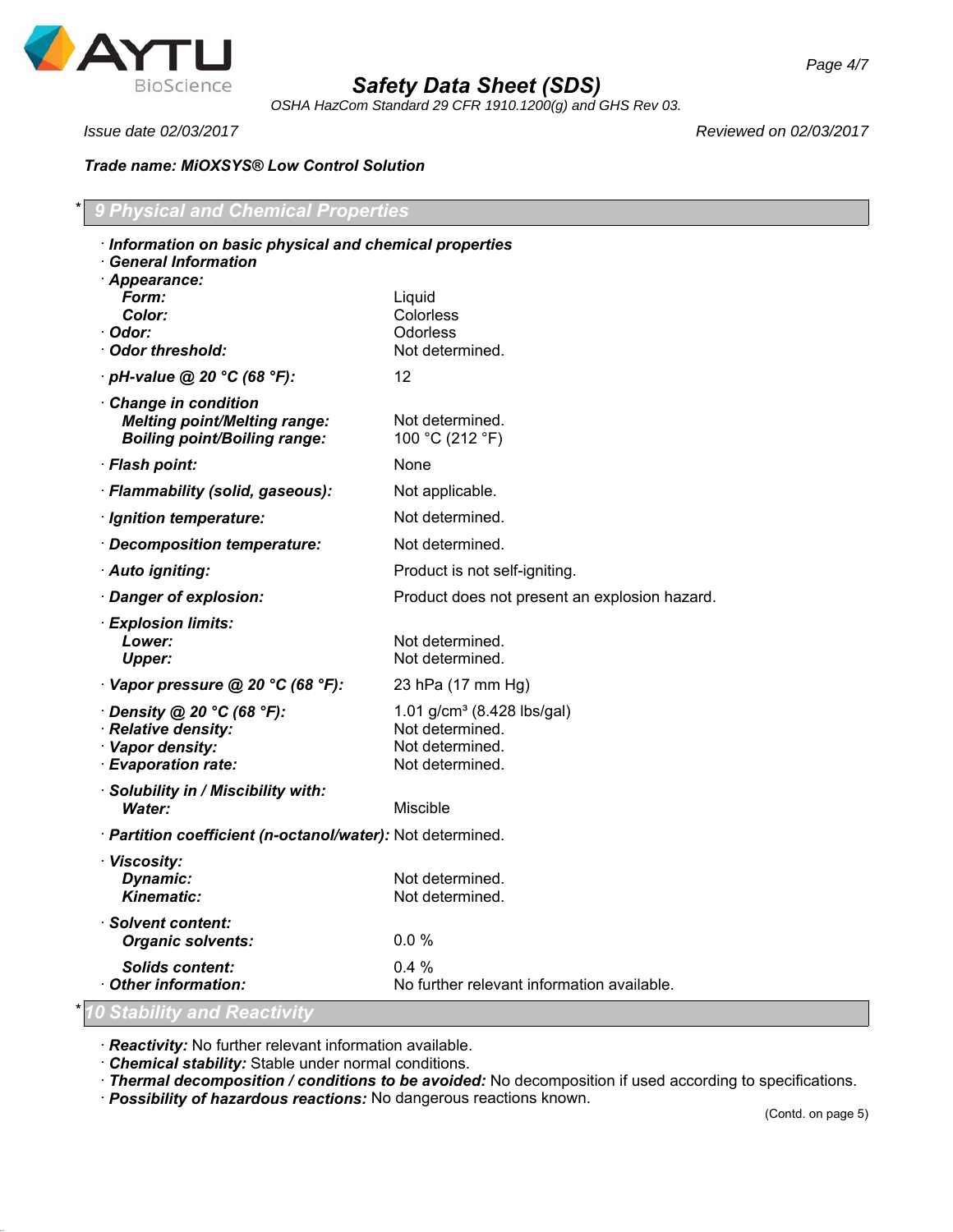

*OSHA HazCom Standard 29 CFR 1910.1200(g) and GHS Rev 03.*

*Issue date 02/03/2017 Reviewed on 02/03/2017*

# *Trade name: MiOXSYS® Low Control Solution*

- · *Conditions to avoid:* Avoid contact with Bromine Trifluoride, Potassium Permanganate and Sulfuric Acid.
- · *Incompatible materials:* Bromine Trifluoride, Potassium Permanganate and Sulfuric Acid.
- · *Hazardous decomposition products:* No dangerous decomposition products known.

#### *11 Toxicological Information*

- · *Information on toxicological effects:*
- · *Acute toxicity:*
- · *Primary irritant effect:*
- · *On the skin:* No irritating effect.
- · *On the eye:* No irritating effect.
- · *Additional toxicological information:*

The product is not subject to classification according to internally approved calculation methods for preparations.

When used and handled according to specifications, the product does not have any harmful effects according to our experience and the information provided to us.

#### · *Carcinogenic categories:*

#### · *IARC (International Agency for Research on Cancer):*

None of the ingredients are listed.

#### · *NTP (National Toxicology Program):*

None of the ingredients are listed.

· *OSHA-Ca (Occupational Safety & Health Administration):*

None of the ingredients are listed.

### *12 Ecological Information*

#### · *Toxicity:*

- · *Aquatic toxicity:* No further relevant information available.
- · *Persistence and degradability:* No further relevant information available.
- · *Behavior in environmental systems:*
- · *Bioaccumulative potential:* No further relevant information available.
- · *Mobility in soil:* No further relevant information available.
- · *Additional ecological information:*
- · *General notes:*

Rinse off of bigger amounts into drains or the aquatic environment may lead to increased pH-values. A high pH-value harms aquatic organisms. In the dilution of the use-level the pH-value is considerably reduced, so that after the use of the product the aqueous waste, emptied into drains, is only low water-dangerous.

- · *Results of PBT and vPvB assessment:*
- · *PBT:* Not applicable.
- · *vPvB:* Not applicable.
- · *Other adverse effects:* No further relevant information available.

\* *13 Disposal Considerations*

- · *Waste treatment methods:*
- · *Recommendation:*

Observe all federal, state and local environmental regulations when disposing of this material.

- · *Uncleaned packagings*
- · *Recommendation:* Disposal must be made according to official regulations.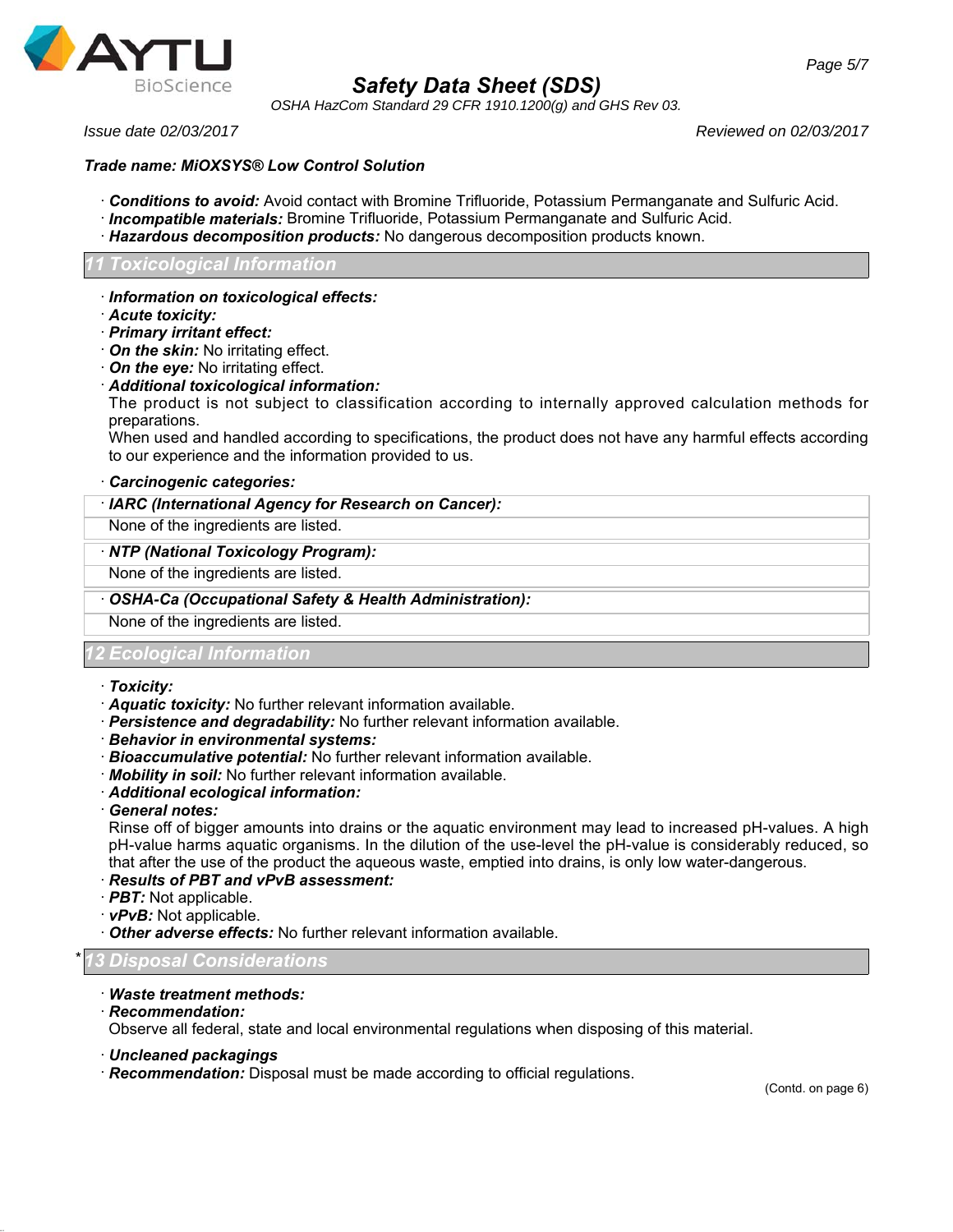

*OSHA HazCom Standard 29 CFR 1910.1200(g) and GHS Rev 03.*

*Issue date 02/03/2017 Reviewed on 02/03/2017*

# *Trade name: MiOXSYS® Low Control Solution*

| <b>14 Transport Information</b>                                                                                        |                                                                                                         |  |  |
|------------------------------------------------------------------------------------------------------------------------|---------------------------------------------------------------------------------------------------------|--|--|
| · UN-Number:<br>· DOT, ADR/ADN, ADN, IMDG, IATA<br>$\cdot$ UN proper shipping name:<br>· DOT, ADR/ADN, ADN, IMDG, IATA | Non-Regulated Material<br>Non-Regulated Material                                                        |  |  |
| · Transport hazard class(es):                                                                                          |                                                                                                         |  |  |
| · DOT, ADR/ADN, ADN, IMDG, IATA<br>· Class:<br>· Packing group:                                                        | Non-Regulated Material                                                                                  |  |  |
| · DOT, ADR/ADN, IMDG, IATA                                                                                             | Non-Regulated Material                                                                                  |  |  |
| · Environmental hazards:                                                                                               | Not applicable.                                                                                         |  |  |
| · Special precautions for user:                                                                                        | Not applicable.                                                                                         |  |  |
| Transport in bulk according to Annex II of                                                                             |                                                                                                         |  |  |
| <b>MARPOL73/78 and the IBC Code:</b><br>· UN "Model Regulation":                                                       | Not applicable.<br>Non-Regulated Material                                                               |  |  |
| 15 Regulatory Information                                                                                              |                                                                                                         |  |  |
| · SARA (Superfund Amendments and Reauthorization):                                                                     | $\cdot$ Safety, health and environmental regulations/legislation specific for the substance or mixture: |  |  |
| · Section 355 (extremely hazardous substances):                                                                        |                                                                                                         |  |  |
| None of the ingredients are listed.                                                                                    |                                                                                                         |  |  |

· *Section 313 (Specific toxic chemical listings):* None of the ingredients are listed.

· *TSCA (Toxic Substances Control Act):*

All ingredients are listed or exempt from listing.

· *California Proposition 65:*

· *Chemicals known to cause cancer:*

None of the ingredients are listed.

· *Chemicals known to cause reproductive toxicity for females:*

None of the ingredients are listed.

· *Chemicals known to cause reproductive toxicity for males:*

None of the ingredients are listed.

· *Chemicals known to cause developmental toxicity:*

None of the ingredients are listed.

· *New Jersey Right-to-Know List:* 1310-73-2 Sodium Hydroxide

· *New Jersey Special Hazardous Substance List:*

1310-73-2 Sodium Hydroxide CO, R1

· *Pennsylvania Right-to-Know List:*

1310-73-2 Sodium Hydroxide

· *Pennsylvania Special Hazardous Substance List:*

1310-73-2 Sodium Hydroxide E

(Contd. on page 7)